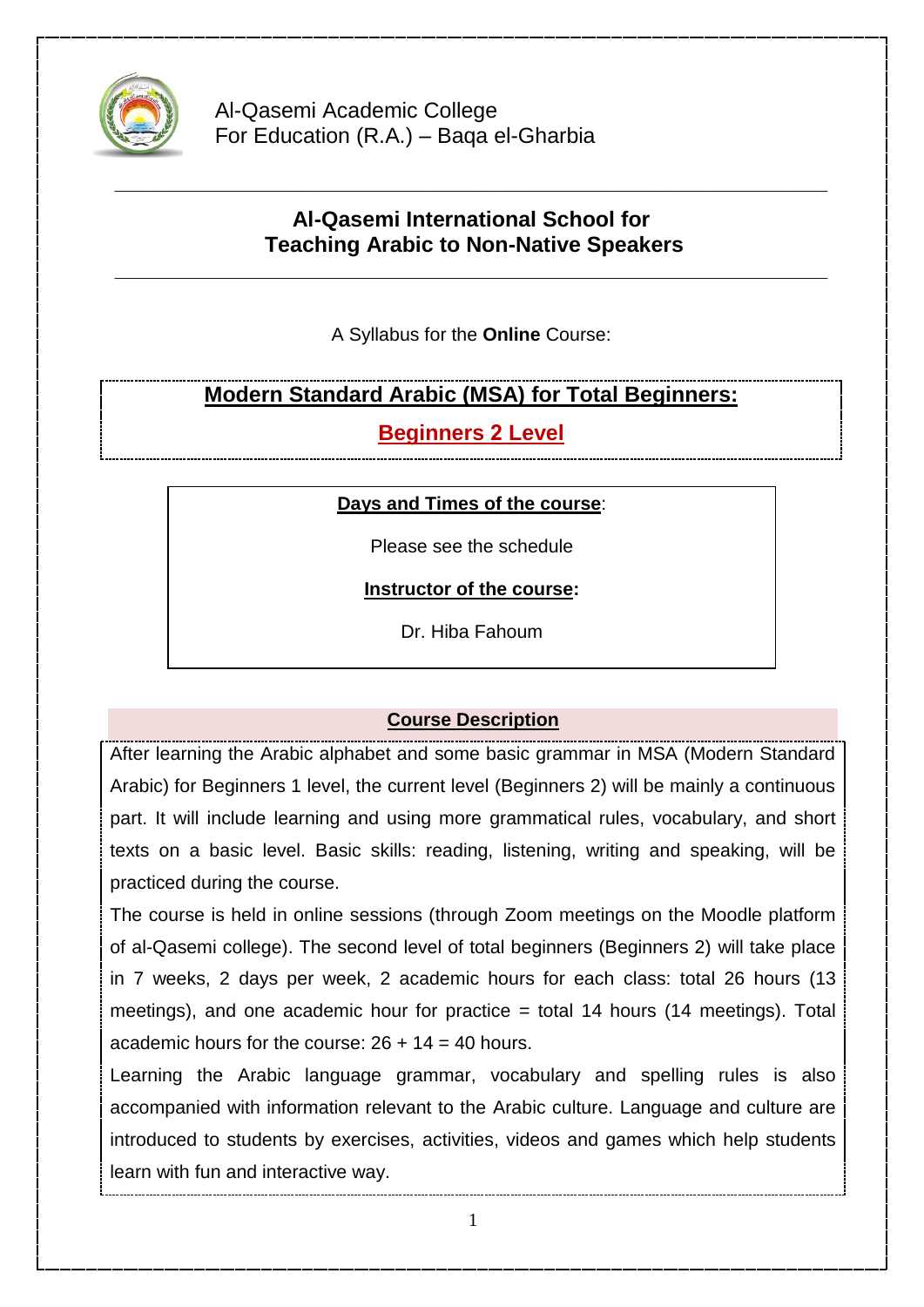#### **Course Requirements**

- Attendance of 80% of the classes (including the practice hour)
- Active participation in class activities
- Preparing for exercises and homework assignments
- Quizzes and exams

#### **Final Grade**

| <b>Participation and attendance</b> | 10% |
|-------------------------------------|-----|
| Quizzes and homework assignments    | 20% |
|                                     |     |
| Midterm exam                        | 30% |
| Final exam                          | 40% |
|                                     |     |

### **Goals of the Course**

Students will:

- apply and practice the spelling rules they learned in the previous level (1).
- use the MSA in terms of acquiring basic skills in vocabulary and grammatical subjects.
- learn information about the Arabic culture and use basic conversations with greetings and some basic expressions and sentences to introduce themselves.
- practice the 4 skills of the language MSA on an elementary basic level: a- reading b- writing c- listening d- speaking.
- read and write short texts.

#### **Course Materials**

The course materials will be available on Moodle. Details about using the Moodle platform will be provided before the course starts). The materials are prepared and collected by the lecturer who uploads them for each meeting.